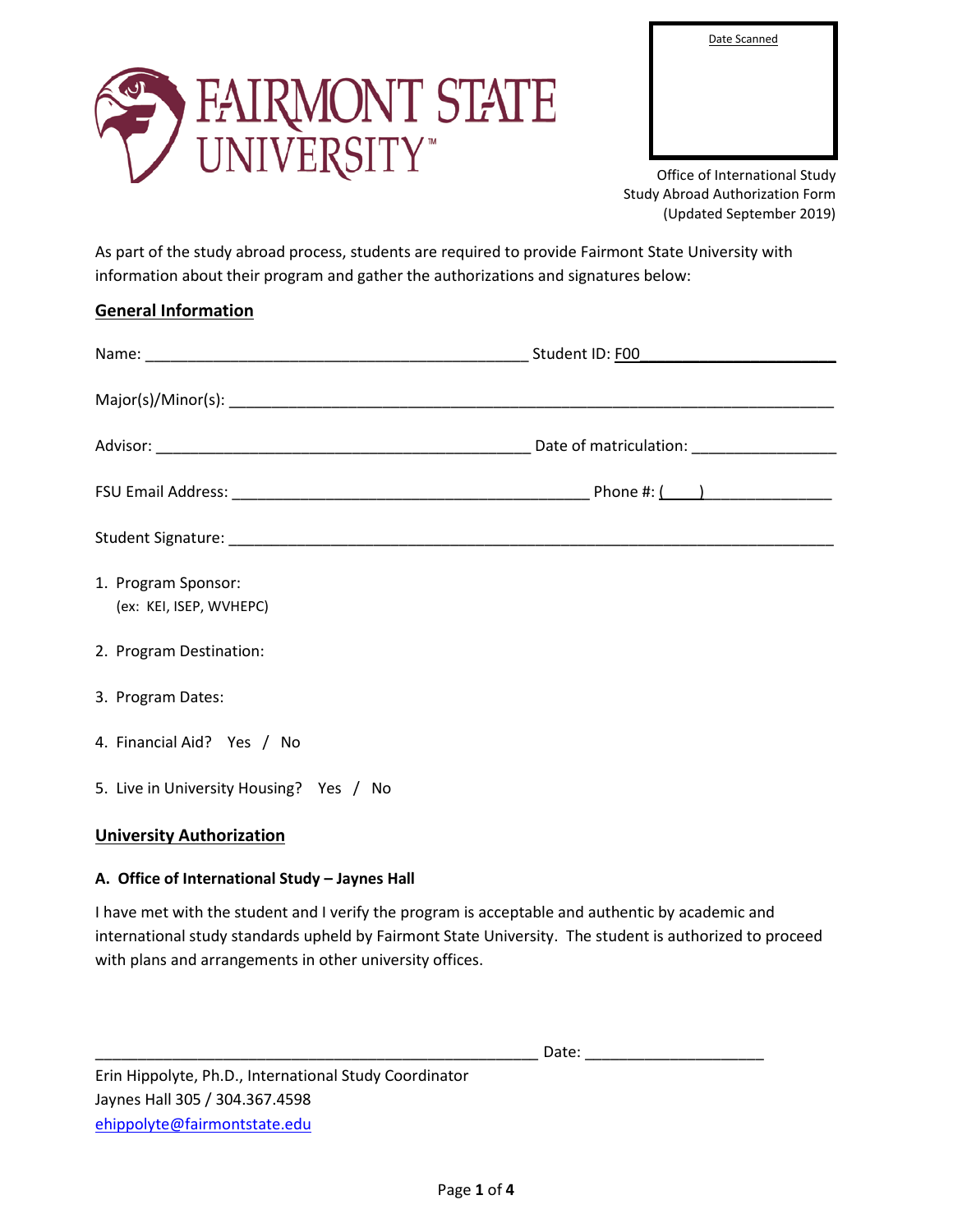### **B. Financial Aid (if applicable) – Turley Center**

I have met with the student to discuss procedures, scholarships, aid eligibility and forms required in order to apply financial aid to the study abroad experience. Student understands the disbursement schedule related to their specific aid package and that this schedule is not in the power of Fairmont State University to modify.

| Financial Aid Representative                                                                                                                                                                                                      |       |
|-----------------------------------------------------------------------------------------------------------------------------------------------------------------------------------------------------------------------------------|-------|
|                                                                                                                                                                                                                                   |       |
| Study Abroad Student Signature                                                                                                                                                                                                    |       |
| C. Housing/Residence Life & Student Conduct - Turley Center                                                                                                                                                                       |       |
| I have met with the student to discuss procedures and forms required in order return to housing.                                                                                                                                  |       |
|                                                                                                                                                                                                                                   |       |
| Housing/Residence Life or Student Conduct Representative                                                                                                                                                                          |       |
|                                                                                                                                                                                                                                   |       |
| Study Abroad Student Signature                                                                                                                                                                                                    |       |
| D. Student Accounts - Turley Center                                                                                                                                                                                               |       |
| I certify that the student is in good financial standing and eligible to participate in a study abroad program.<br>The student understands that any charges for study abroad need to be paid before their trip.                   |       |
|                                                                                                                                                                                                                                   |       |
| <b>Student Accounts Representative</b>                                                                                                                                                                                            |       |
|                                                                                                                                                                                                                                   |       |
| Study Abroad Student Signature                                                                                                                                                                                                    |       |
| E. Registrar's Office - Turley Center                                                                                                                                                                                             |       |
| I authorize that the student is in good academic standing and academically eligible to study abroad. The<br>student understands the procedure for receiving credit, and I approve of their preliminary plan for those<br>credits. |       |
|                                                                                                                                                                                                                                   | Date: |
| Shayne Gervais, Ph.D., Registrar                                                                                                                                                                                                  |       |
|                                                                                                                                                                                                                                   | Date: |
| Study Abroad Student Signature                                                                                                                                                                                                    |       |
|                                                                                                                                                                                                                                   |       |

\*Please note that the Registrar's Office will return the form to the International Study Coordinator after all signatures are completed\*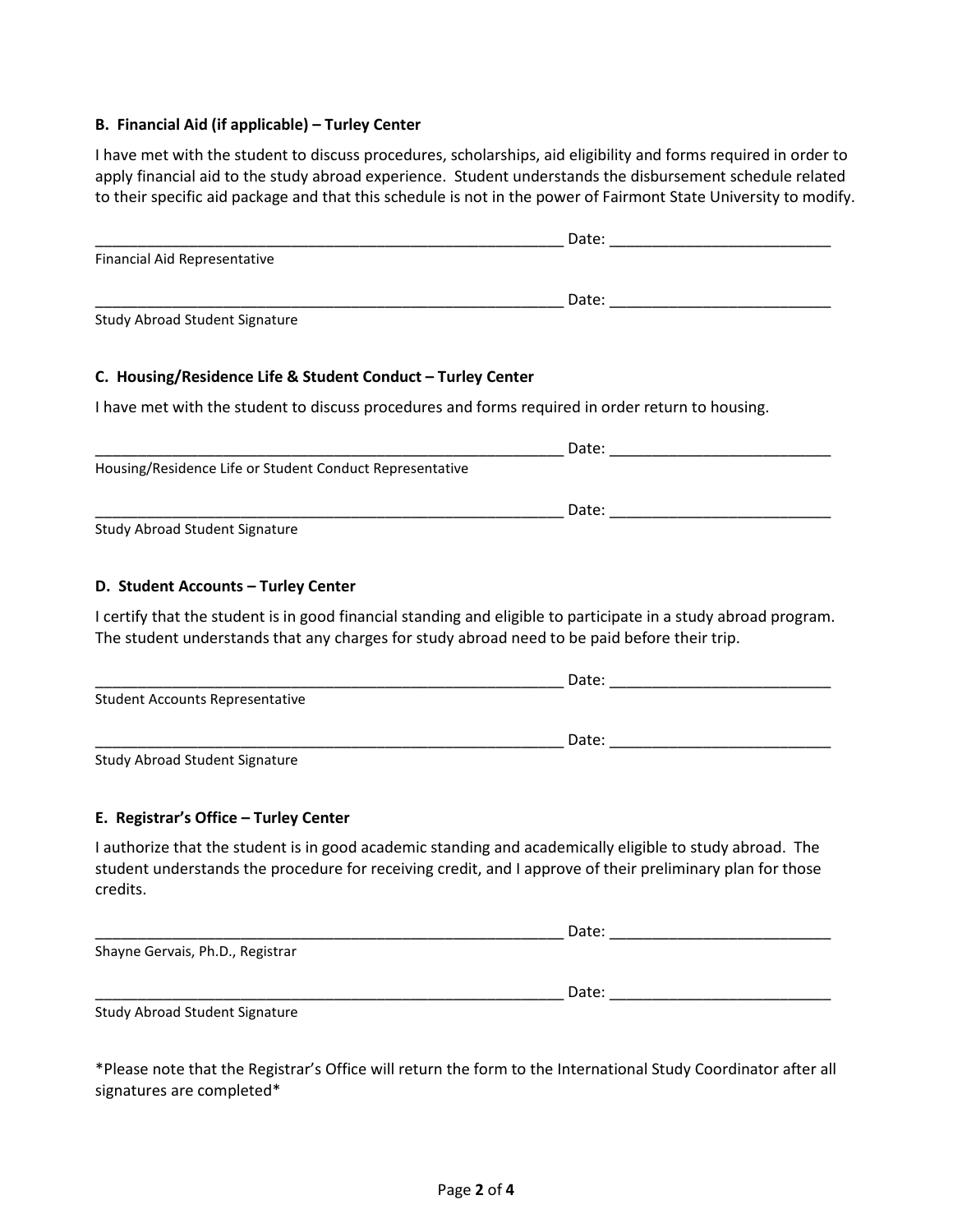### **Emergency Information**

1. In the event of emergency, I authorize group leaders and/or representatives of Fairmont State University to contact the following person(s) and discuss details of my personal and academic situation:

| <b>Emergency Contact #1 (required)</b>                                                                                                                                                                                |  |
|-----------------------------------------------------------------------------------------------------------------------------------------------------------------------------------------------------------------------|--|
|                                                                                                                                                                                                                       |  |
|                                                                                                                                                                                                                       |  |
| <b>Emergency Contact #2 (optional)</b>                                                                                                                                                                                |  |
|                                                                                                                                                                                                                       |  |
|                                                                                                                                                                                                                       |  |
| 2. Include a scan of the first page of your passport, to facilitate replacement if lost<br>3. How can we contact you while abroad?                                                                                    |  |
|                                                                                                                                                                                                                       |  |
| Study Abroad Student Signature                                                                                                                                                                                        |  |
| I have received this completed form and specific information from the student about flights and program<br>dates. Student has completed the attached pre-departure info and has also provided contact information for |  |

\_\_\_\_\_\_\_\_\_\_\_\_\_\_\_\_\_\_\_\_\_\_\_\_\_\_\_\_\_\_\_\_\_\_\_\_\_\_\_\_\_\_\_\_\_\_\_\_\_\_\_\_\_\_\_ Date: \_\_\_\_\_\_\_\_\_\_\_\_\_\_\_\_\_\_\_\_\_\_\_\_\_\_

International Study Coordinator

themselves while abroad.